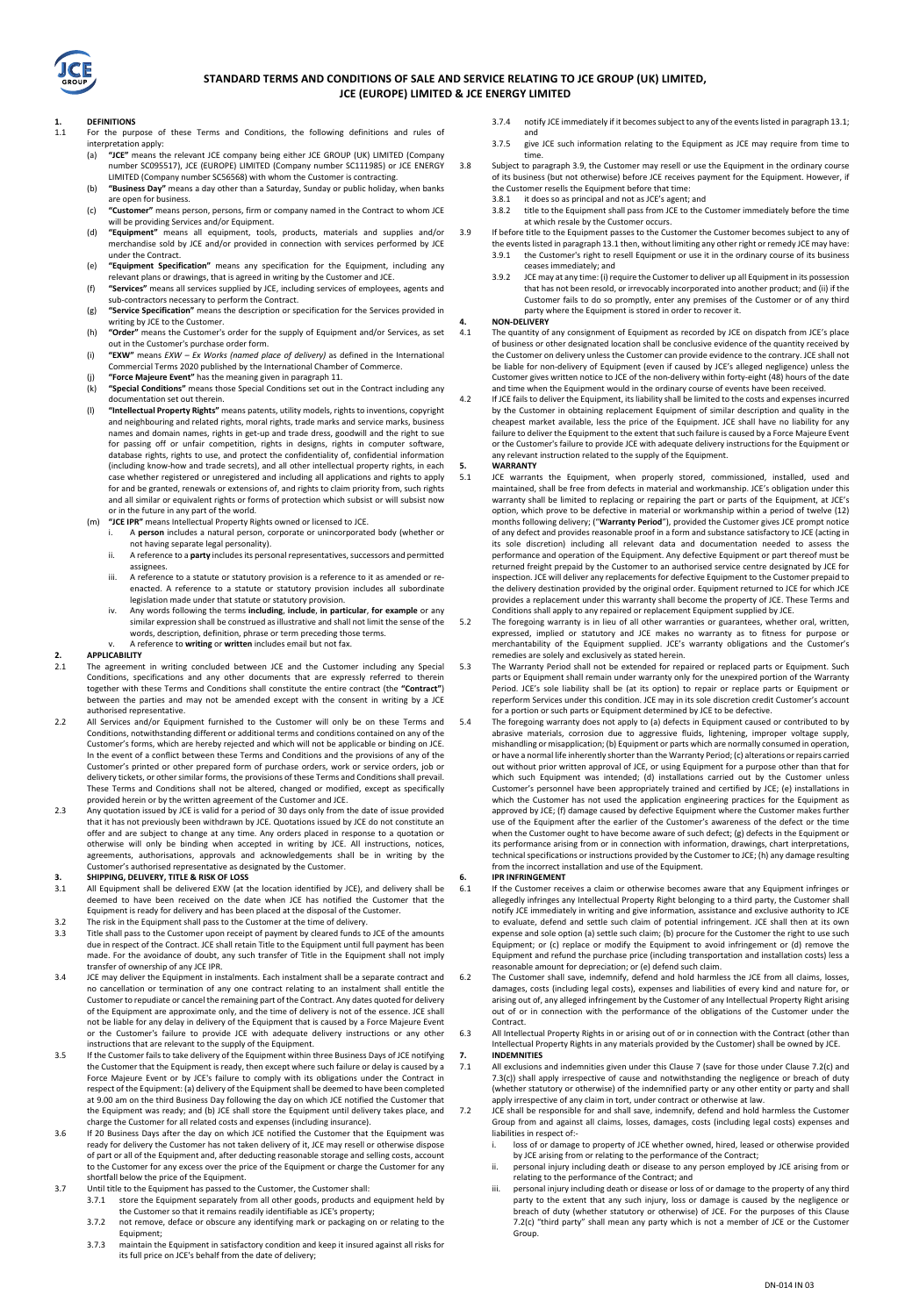- 7.3 The Customer shall be responsible for and shall save, indemnify, defend and hold harmless JCE from and against all claims, losses, damages, costs (including legal costs) expenses and liabilities in respect of;<br>(a) loss of
	- loss of or damage to property of the Customer Group whether owned, hired, leased or otherwise provided by the Customer Group arising from or relating to the performance of the Contract;
	- (b) personal injury including death or disease to any person employed by the Customer Group arising from, relating to or in connection with the performance or non-performance of the Contract; and
	- (c) subject to any other express provisions of the Contract, personal injury including death or disease or loss of or damage to the property of any third party to the extent that any such disease or loss of or damage to the property of any third party to the extent that any such injury, loss or damage is caused by the negligence or breach of duty (whether statutory or otherwise) of the Customer Group. For the purpose of this Clause 7.3(c) "Third Party" shall mean any party, which is not a member of JCE or the Customer Group.
	- (d) at JCE's option, either the repair or replacement or reimbursement of the full cost of JCE's equipment, tools and/or instruments which are lost or damaged while in the Customer's sole care custody and control or are lost-in-hole during the provision of the Services or are lost or damaged due to abrasion or corrosion occasioned by well effluents unless such loss or damage is due to the sole negligence of JCE.
- 7.4 Notwithstanding anything to the contrary in the Contract, the Customer shall be responsible for and shall save, indemnify, defend and hold JCE harmless from and against all claims, losses, damages, costs (including legal costs) expenses and liabilities in respect of any acts or omissions of the employees or agents of JCE in connection with the performance of the Services (or any part of the Services), where, in accordance with the Contract, the employees of JCE are under the supervision, direction or control of the Customer in respect of those Services or part of the Services.

## **8. INSURANCE**

The Customer shall maintain levels of insurance sufficient to cover their respective liabilities and obligations under the Contract and at law. The Customer shall provide proof of the relevant insurance coverage, when requested.

## **9. PRICES AND PAYMENT**<br>**9.1** All prices are subject to

- All prices are subject to change without notice. The Price shall be the price set out in the Order or, if no price is quoted, the price set out in JCE's published price list as at the date of the order.
- 9.2 The charges for Services shall be calculated on a time and materials basis: the charges shall be calculated in accordance with JCE's schedule of rates at the date of
	- the Contract; 9.2.2 JCE's daily fee rates for each individual person are calculated on the basis of an eight
	- hour day on Business Days; 9.2.3 JCE shall be entitled to charge an overtime rate for any time worked by individuals whom it engages on the Services outside the hours referred to in paragraph 9.2.2, as detailed in JCE's schedule of rates at the date of the Contract; and
	- 9.2.4 JCE shall be entitled to charge the Customer for any expenses reasonably incurred by the individuals whom JCE engages in connection with the Services including travelling expenses, hotel costs, subsistence and any associated expenses, and for the cost of services provided by third parties and required by JCE for the performance of the Services, and for the cost of any materials.
- 9.3 Prices for Equipment do not include packing and preparation of export shipment, inland or ocean freight, loading, unloading, insurance or forwarding fees, taxes, or duties of any kind or other similar charges. The Customer agrees to pay such charges incurred by JCE on the Customer's behalf together with additional handling charges upon receipt of JCE's invoice for the same.
- 9.4 Unless JCE and the Customer otherwise agree in writing to payment terms other than those specified herein, payment shall be made in accordance with remittance instructions provided by JCE. New accounts will be on a pro forma basis. Upon approved credit, the following terms will
	- apply:<br>(a) Due to the cost of handling small orders, the minimum invoice value will be £50.00 plus VAT.
	- (b) All payments shall be made within 30 days after the date of JCE's invoice. (c) Time for payment shall be of the essence.
	-
	- (d) JCE may suspend credit to the Customer and may withhold shipment of Equipment ordered, suspend or cancel performance under the Contract if in its sole judgement the financial condition of the Customer warrants such action. Suspension of performance may result in rescheduling days.
	- (e) Prices do not include applicable taxes or duties. The Customer is solely responsible for paying all applicable taxes and duties. JCE will add taxes to the price where required by applicable law, and the Customer will pay all such taxes unless the Customer provides a duly executed tax exemption certificate in a form satisfactory to JCE.
	- (f) Where applicable JCE's quotation is based on the rate of exchange as at the date of the quotation. Any increase or decrease at the time of invoice will be adjusted accordingly, providing payment is made within 30 days of intimation by JCE. Should any delay in payment occur, then the rate of exchange at the time of payment will also be adjusted, due and payable by the customer.
	- (g) The Customer shall make all payments due under the Contract in full without any deduction whether by way of set-off, counterclaim, discount, abatement or otherwise.
	- (h) All payments payable to JCE under the Contract shall become due immediately on termination regardless of any other provision.
	- (i) Claims for errors on JCE invoices must be made in writing within 7 days from the date of the invoice, otherwise such claim will not be accepted.
	- (j) If credit terms are not met, in addition to its other legal rights JCE has the right to (i) defer or cancel, at its option, the Services and/or further shipments of Equipment; and (ii) charge the Customer interest at the maximum rate permitted by applicable law on the unpaid balance due from the due date until payment of the overdue sum, whether before or after judgment. The Customer will indemnify JCE for all costs including legal fees and expenses JCE incurs in connection with sums due by the Customer.
	- (k) in respect of Equipment, JCE shall invoice the Customer on or at any time after completion of delivery.

#### **10. CONFIDENTIALITY**

10.1 The Customer shall keep in strict confidence all technical or commercial know-how, specifications, inventions, processes or initiatives which are of a confidential nature and have been disclosed to the Customer by JCE or its agents and any other confidential information concerning JCE's business or the Equipment or the Services which the Customer may obtain. The Customer shall restrict disclosure of such confidential material to its employees, agents or sub-contractors on a need to know basis for the purpose of the Contract and shall ensure that such employees, agents or sub-contractors are subject to like obligations of confidentiality as bind the Customer in terms of the Contract.

#### **11. FORCE MAJEURE**

11.1 ICE reserves the right to defer the date of delivery of Equipment and/or the date of performance of Services, to cancel the Contract, or reduce the volume of the Equipment and/or amend the scope of the Services ordered by the Customer (without liability to the Customer) if it is prevented from or delayed in the carrying out the Contract due to circumstances beyond its reasonable control, including, natural disasters, forces of nature, earthquake, tidal wave, landslide, flood, lightening, hurricane, typhoon, storm or other weather conditions not included in normal planning, epidemic, pandemic and plague; changes in law or regulations, governmental actions; acts of civil or military authority; fire; explosion; lock-outs, strikes and/or labour disputes (whether or not relating to either party's workforce); civil commotion; protests; war; national emergency; riot; civil insurrection; acts of terrorism; restraints or delays in transportation; restraints or delays in manufacturing and inability of JCE to obtain adequate or suitable supplies from usual sources, or acts of the Customer resulting in commercial impracticality (a "**Force Majeure Event"**). In the event of any such delay, the date of delivery and or/ performance shall

be deferred for period equal to the time lost by reason of the delay. Neither JCE nor the Customer shall be entitled to any damages, costs or expenses arising form or incurred as a result of a Force Majeure Event.

## **12. LIMITATION OF LIABILITY**

- 12.1 The restrictions on liability in this paragraph 12 apply to every liability arising under or in connection with the Contract including liability in contract, delict (including negligence), misrepresentation, restitution or otherwise.
- 12.2 Nothing in the Contract limits any liability which cannot legally be limited, including liability for: 12.2.1 death or personal injury caused by negligence; 12.2.2 fraud or fraudulent misrepresentation;
	- 12.2.3 breach of the terms implied by section 12 of the Sale of Goods Act 1979 or section 2 of the Supply of Goods and Services Act 1982;
	- 12.2.4 defective products under the Consumer Protection Act 1987
- 12.3 Subject to paragraph 12.2, the total liability of JCE on any claim whether in contract, delict (including negligence) or otherwise arising out of, connected with, or resulting from the manufacture, sale, delivery, resale, repair, replacement or use of any Equipment or the provision of any Services under the Contract, or the performance or non-performance of the Contract shall not exceed the price actually received by JCE from the Customer for the specific Services or for the specific Equipment under the Contract.
- 12.4 This paragraph sets out specific heads of excluded loss and exceptions from them:
	- 12.4.1 Subject to paragraph 12.4, the types of loss listed in paragraph 12.4.2 are wholly excluded by the parties, but the types of loss and specific losses listed in paragraph 12.4.3 are not excluded. If any loss falls into one or more of the categories in paragraph 12.4.2 and also falls into a category, or is specified, in paragraph 12.4.3, then it is not excluded. 12.4.2 The following types of loss are wholly excluded:
		- 12.4.2.1 loss of profits;<br>12.4.2.2 loss of sales or
			- 12.4.2.2 loss of sales or business;<br>12.4.2.3 loss of agreements or co
			- 12.4.2.3 loss of agreements or contracts;<br>12.4.2.4 loss of anticinated savings:
			- 12.4.2.4 loss of anticipated savings;<br>12.4.2.5 loss of use or corruption of
			- 12.4.2.5 loss of use or corruption of software, data or information;<br>12.4.2.6 loss of or damage to goodwill; and<br>12.4.2.7 indirect or consequential loss.
			- 12.4.2.6 loss of or damage to goodwill; and 12.4.2.7 indirect or consequential loss.
	- 12.4.3 The following types of loss and specific loss are not excluded:
		- 12.4.3.1 sums paid by the Customer to JCE pursuant to the Contract, in respect of any Equipment or Services not provided in accordance with the Contract;
		- 12.4.3.2 wasted expenditure;<br>12.4.3.3 additional costs of 12.4.3.3 additional costs of procuring and implementing replacements for, or
			- alternatives to, Equipment or Services not provided in accordance with the Contract. These include, but are not limited to, consultancy costs, additional costs of management time and other personnel costs, and costs of equipment and materials; and
		- 12.4.3.4 losses incurred by the Customer arising out of or in connection with any third party claim against the Customer which has been caused by the act or omission of JCE. For these purposes, third party claims shall include demands, fines, penalties, actions, investigations or proceedings, including those made or commenced by subcontractors, JCE's personnel, regulators and customers of the Customer.
- 12.5 JCE has given commitments as to compliance of the Equipment and Services with relevant specifications in paragraph 5 and paragraph 16. In view of these commitments, the terms implied by sections 13 to 15 of the Sale of Goods Act 1979 and sections 3, 4 and 5 of the Supply of Goods and Services Act 1982 are, to the fullest extent permitted by law, excluded from the Contract.
- 12.6 Unless the Customer notifies JCE that it intends to make a claim in respect of an event within the notice period, JCE shall have no liability for that event. The notice period for an event shall start on the day on which the Customer became, or ought reasonably to have become, aware of its having grounds to make a claim in respect of the event and shall expire 12 months from that date. The notice must be in writing and must identify the event and the grounds for the claim in reasonable detail.
- 12.7 The Customer understands and agrees that the forgoing liability limitations are essential elements of the Contract and that in the absence of such limitations the material and economic terms of the Contract would be substantially different.
- 12.8 This paragraph 12 shall survive termination of the Contract. **13. TERMINATION**
- 
- 13.1 JCE may terminate the Contract:<br>(a) immediately upon notice to
	- immediately upon notice to the Customer, should any sum not be paid to JCE within 30 days from the date of the invoice rendered;
	- (b) immediately upon notice to the Customer if the Customer is in breach of any obligation under the Contract and the Customer has failed to remedy such breach within thirty days
	- of written notice to the Customer requiring the breach to be remedied; (c) immediately upon notice to the Customer if there is any change in the ownership, management or Control of the Customer (Control for these purposes having the meaning given in section 1124 of the Corporation Tax Act 2010, and the expression change of Control shall be construed accordingly);
	- (d) immediately upon notice to the Customer if the Customer ceases or threatens to cease to carry on business or substantially the whole of its business or JCE has reasonable cause to believe that the Customer is unable to pay its debts when due;
	- without notice to the Customer if the Customer becomes insolvent or bankrupt, enters into liquidation, or a receiver, administrator, administrative receiver, manager, trustee or similar officer is appointed in relation to it or over any of its assets or any action is taken or threatened by or against it analogous to the foregoing in any jurisdiction; or
	- (f) immediately upon notice to the Customer if a Force Majeure Event continues for 60 days or more.
- 13.2 Where JCE terminates any Contract under this paragraph 13, the Customer shall immediately (and in any event within seven (7) days):
	- pay to JCE: (a) all amounts invoiced by JCE under the Contract which remain unpaid at the date of termination; (b) a fair and reasonable price in respect of work completed or in progress but not invoiced at the date of termination; (c) all costs (including without limitation a sum in respect of overheads) incurred by JCE connected with termination; (d) all suppliers' and sub-contractors' termination charges.
	- 13.2.2 return all Equipment which has not been fully paid for. If the Customer fails to do so, then JCE may enter the Customer's premises and take possession of such Equipment. Until such Equipment has been returned, the Customer shall be solely responsible for its safe keeping and will not use it for any purpose not connected with this Contract.
- 13.3 Termination of any Contract by JCE shall be without liability or obligation of any kind on the part of JCE. Such termination shall not affect the rights of JCE accrued prior to the date of termination. Any provision of the Contract that expressly or by implication is intended to have effect after termination shall continue in full force and effect.
- 13.4 The Customer may not cancel or reschedule the delivery date of any Equipment and/or Services to be provided under the Contract without the prior written consent of JCE. In the event that JCE provides such consent, any such cancellation or rescheduling of Equipment and/or Services by the Customer will result in a charge to the Customer to be determined by JCE. Purchase orders once placed and accepted by JCE may be cancelled only with JCE's consent. Any cancellation at the Customer's request may result in a cancellation charge equal to (a) 20% of standard Equipment/Services; and (b) 100% of the full Contract price for non-standard or special Equipment/Services. Cancellation charges for accessories and components sourced from third parties will be charged at full price. JCE shall, at its sole discretion, adjust the price and delivery dates or make such other amendments as may be required as a result of any change order agreed to be issued by the Customer and JCE. No amendment to the Contract shall be valid unless agreed in writing by JCE (at its sole discretion).